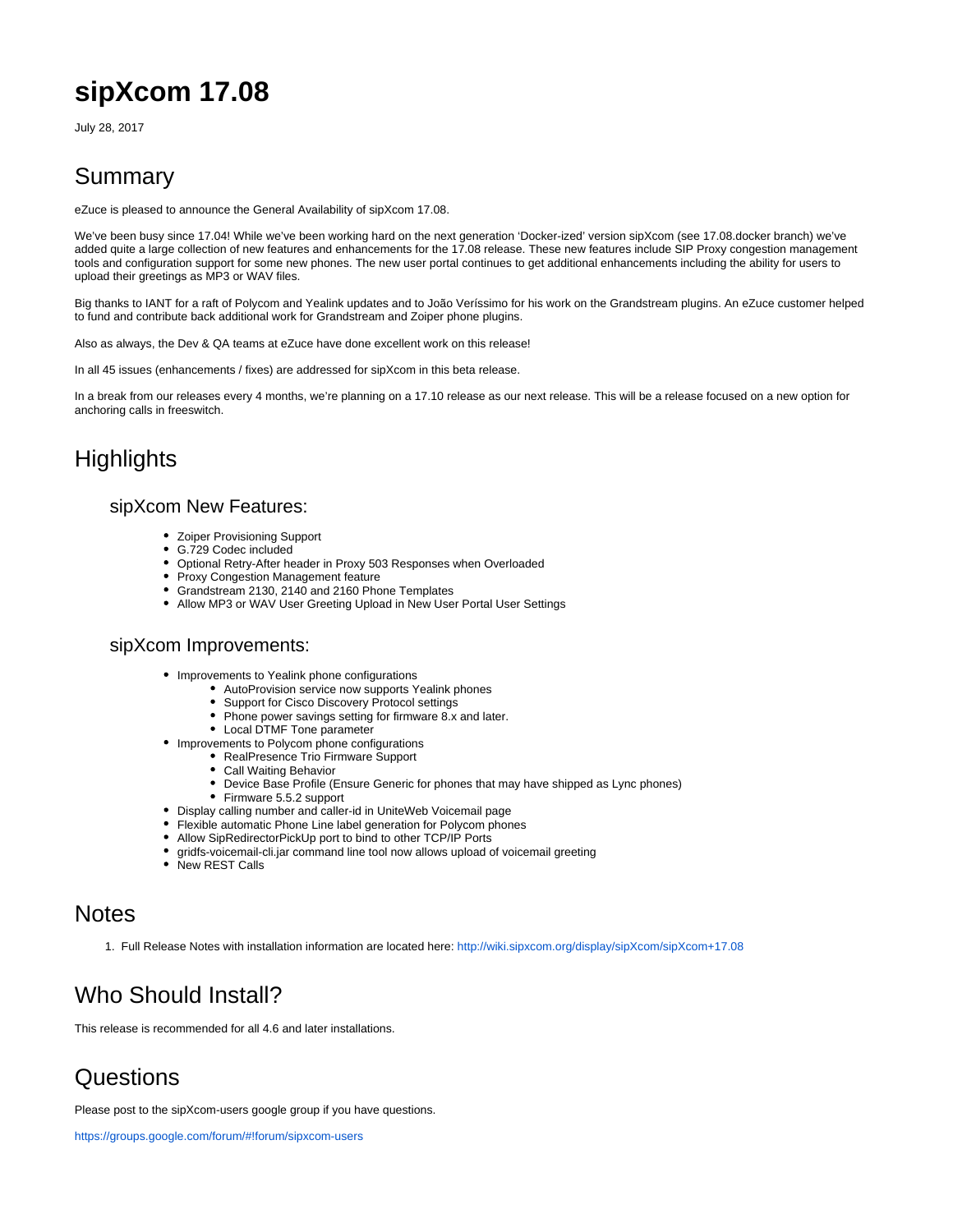# Specific Issues Addressed

Specific issues can be located in the detailed release notes in the wiki at: <http://wiki.sipxcom.org/display/sipXcom/sipXcom+17.08>

### New Installs

A new ISO is available for 17.08 at:<http://download.sipxcom.org/pub/sipXecs/ISO/>

#### Update

To update please edit your /etc/yum.repos.d/sipxecs.repo file and reference the new download server ([download.sipxcom.org](http://download.sipxcom.org/)). The repo should look as follows:

#### [sipXcom]

```
name=sipXecs software for CentOS $releasever - $basearch
baseurl=http://download.sipxcom.org/pub/sipXecs/17.08/CentOS_$releasever/$basearch
gpgcheck=0
```
To edit this file, login to your sipX server as root and then use either vi or nano (easier).

vi /etc/yum.repos.d/sipxecs.repo

or

nano /etc/yum.repos.d/sipxecs.repo

Once the repo file is modified, run:

yum clean all

yum update

#### Issues Resolved

|                                      | JIRA name                                                               | <b>RN</b> Content                                                                                                                                                                                                                                                                                                                                                      | $Enh$ $K$<br>anc<br>em<br>ent<br>/Fix<br>/Kn<br><b>OW</b><br>n<br>Iss<br>ue | е<br>У<br>W<br>or<br>ds             |
|--------------------------------------|-------------------------------------------------------------------------|------------------------------------------------------------------------------------------------------------------------------------------------------------------------------------------------------------------------------------------------------------------------------------------------------------------------------------------------------------------------|-----------------------------------------------------------------------------|-------------------------------------|
| S<br>-1<br>P<br>X<br>$-1$<br>59      | Yealink<br>auto-<br>provisioning                                        | An administrator would like Yealink phones to auto-provision in the same manner as Polycom phones.                                                                                                                                                                                                                                                                     | Enh<br>anc<br>em<br>ent                                                     | Y<br>е<br>al<br>ink                 |
| S<br>P<br>Х<br>-5<br>73 <sup>1</sup> | Grandstrea<br>m profile<br>fails if<br>advanced<br>parameter<br>is used | Fixed an issue generating Grandstream phone profiles if an advanced parameter was used.<br>Steps to reproduce:<br>1. devices -> phones -> create new, grandstream gxp2010<br>2. Under custom configuration -> show advanced, add a P Value of P2910=1, apply<br>3. send profiles<br>Expected: phone profile to be created<br>Actual: phone profile fails to be created | Fix                                                                         | G<br>ra<br>n<br>d<br>st<br>re<br>am |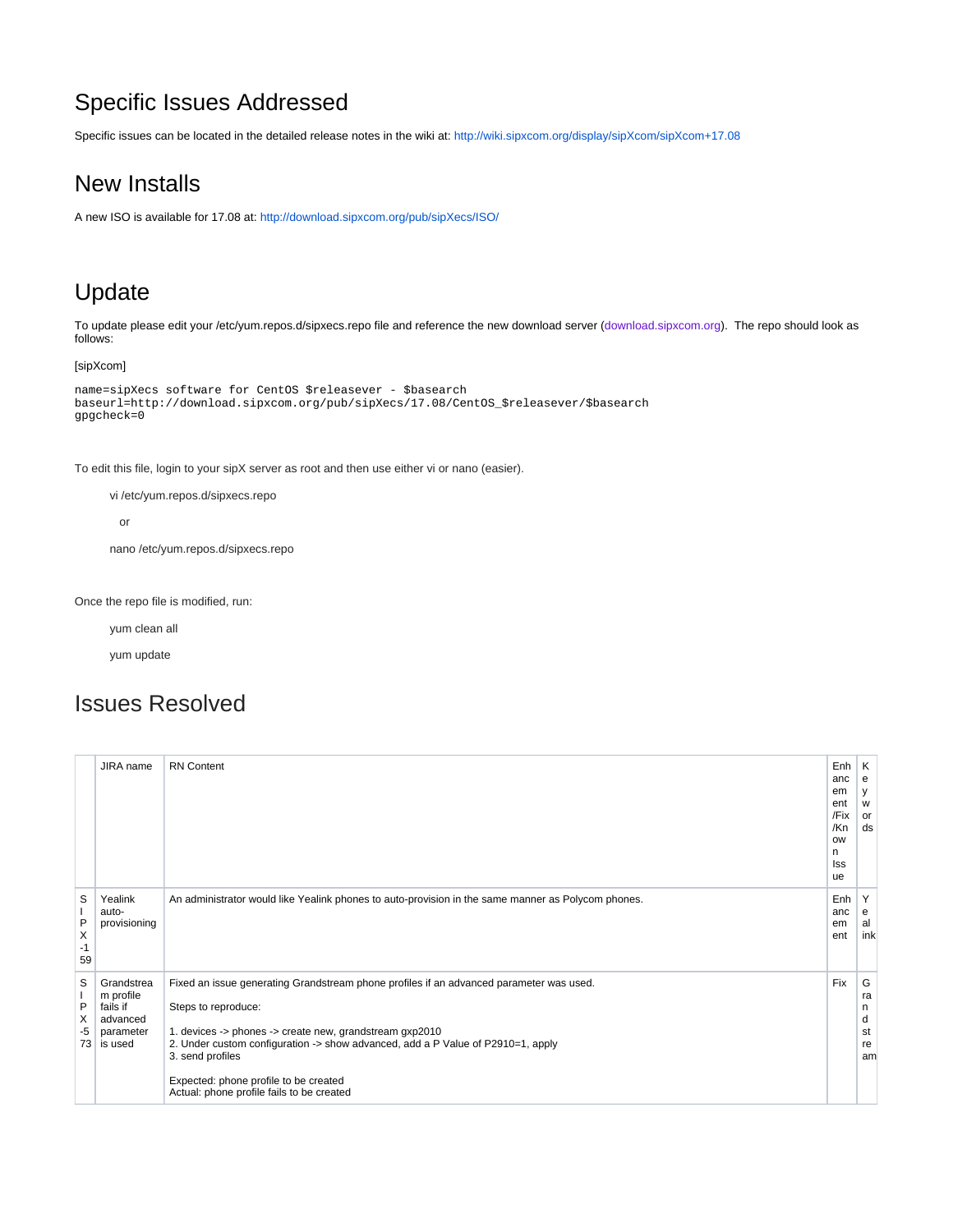| S<br>I.<br>P<br>Х<br>-6<br>04           | Upgrading<br>sipxgrandstr<br>eam<br>doesn't<br>delete all<br>cfg files | Fixed an issue caused when installing sipxgrandstream 17.08 where some config files are left in the config directory.                                                                                                                                                                                                                                                                                                                                                                                                                                                                                                                                                                                                                                                           | Fix                       | G<br>ra<br>n<br>d<br>st<br>re<br>am                                                             |
|-----------------------------------------|------------------------------------------------------------------------|---------------------------------------------------------------------------------------------------------------------------------------------------------------------------------------------------------------------------------------------------------------------------------------------------------------------------------------------------------------------------------------------------------------------------------------------------------------------------------------------------------------------------------------------------------------------------------------------------------------------------------------------------------------------------------------------------------------------------------------------------------------------------------|---------------------------|-------------------------------------------------------------------------------------------------|
| S<br>J.<br>P<br>Х<br>-6<br>08           | Polycom<br><b>UseTelUriA</b><br>sLabel<br>improvement                  | An administrator would like to allow the use of the Polycom Firmware parameter for UseTelUriAsLabel. This parameter was limited to 4.1.8<br>template.<br>This parameter is now available in newer Polycom Firmware >= 5.3.1.                                                                                                                                                                                                                                                                                                                                                                                                                                                                                                                                                    | Enh<br>anc<br>em<br>ent   | P<br>ol<br>у<br>с<br>om                                                                         |
| S<br>J.<br>P<br>Х<br>-6<br>11           | Yealink<br>Power<br>Saving                                             | An administrator would like to be able to configure the power saving settings for Yealink phones.<br>This should be available for Firmware 8.x and later.                                                                                                                                                                                                                                                                                                                                                                                                                                                                                                                                                                                                                       | Enh<br>anc<br>em<br>ent   | Y<br>e<br>al<br>ink                                                                             |
| S<br>I.<br>P<br>Х<br>-6<br>12           | Yealink<br><b>CDP</b><br>Provision                                     | An administrator would like to be able to configure CDP (Cisco Discovery Protocol) parameters in the Yealink Phone Configuration Plugin<br>static.network.cdp.enable (default 0)<br>static.network.cdp.packet_interval (default 60)                                                                                                                                                                                                                                                                                                                                                                                                                                                                                                                                             | Enh<br>anc<br>em<br>ent   | Y<br>e<br>al<br>ink                                                                             |
| S<br>I.<br>P<br>х<br>-6<br>13           | Settings<br>evaluation<br>with regular<br>expression                   | A developer would like to be able to utilize regular expressions in provisioning plugins.<br>This enhancement will make regular expressions available for all settings evaluation and support the old writing with   <br>Current Settings Evaluation utilizes compare and supports optional settings separated by   <br>Some Provisioning Plugins are already using Regular Expressions to do this.                                                                                                                                                                                                                                                                                                                                                                             | Enh<br>anc<br>em<br>ent   | P<br>ol<br>у<br>с<br>о<br>m<br>si<br>р<br>$\mathsf{\dot{X}}$<br>C<br>$\mathsf{o}\,$<br>nf<br>ig |
| S<br>P<br>х<br>-6<br>15                 | Polycom<br>Firmware 5.<br>X.X                                          | An administrator would like to be able to specify Polycom Firmware up to version 5.5.2.                                                                                                                                                                                                                                                                                                                                                                                                                                                                                                                                                                                                                                                                                         | Enh<br>anc<br>em<br>ent   | P<br>ol<br>у<br>с<br>om                                                                         |
| S<br>P<br>Х<br>-6<br>16                 | Yealink CP-<br>Source<br>Parameter                                     | Enhancement to allow a Yealink phone to use the Contact Header to display the calling party source.<br>In Yealink 8x (x.80.250.x) the parameter cp_source has been improved. Now phones can use the Contact Header to display the calling<br>party source. This is useful if you want to show the callee number after pickup or from hunt groups.                                                                                                                                                                                                                                                                                                                                                                                                                               | Enh<br>anc<br>em<br>ent   | Y<br>e<br>al<br>ink                                                                             |
| ς<br>$\mathbf{I}$<br>P<br>Х<br>-6<br>17 | Make<br>phone line<br>label<br>configurable                            | An administrator would like to control a phone or phone group to either have the phone line label left null in the Polycom phone<br>configuration or have the phone configuration populated with the line number.<br>UC-3903 implemented a change for Polycom phone line labels in reaction to Polycom changing the default behavior of their firmware. In 4.x<br>and earlier firmware if the line label was blank, the line extension was used. In 5.x and later if the line label was blank the name associated<br>with the line was used. Our change for UC-3903 looks at the database settings for a phone and if that is null or empty we put the line<br>number into the phone configuration to defeat Polycom's change. This should continue to be the default behavior. | Enh<br>anc<br>em<br>ent   | P<br>ol<br>у<br>C<br>om                                                                         |
| S<br>T<br>P<br>Х<br>-6<br>18            | Polycom<br>config<br>parameter<br>for new<br>Polycom<br>phones         | Fix for some parameters in the phone provisioning that are model based.<br>Example:<br>Background of VVX 500 phone has specific parameter and for VVX 501 its the same. Current checks ignore the 501's                                                                                                                                                                                                                                                                                                                                                                                                                                                                                                                                                                         | Fix                       | P<br>ol<br>у<br>с<br>om                                                                         |
| S<br>T<br>P<br>Х<br>-6<br>20            | Jitsi<br>preferred<br>transport                                        | A fix to correct parameter name in Jitsi provisioning plugin.<br>PREFFERED_TRANSPORT -> PREFERRED_TRANSPORT                                                                                                                                                                                                                                                                                                                                                                                                                                                                                                                                                                                                                                                                     | Fix                       | Ji<br>tsi                                                                                       |
| S<br>J.<br>P<br>Х<br>-6<br>22           | Add<br>opensource<br>G729<br>codec to<br>Freeswitch                    | An administrator would like to be able to enable/disable the use of the belladonna communications open source version of G729 codec in<br>Freeswitch. The g.729 protocol is now unencumbered and customers are free to use this.<br>https://github.com/xadhoom/mod_bcg729<br>To Enable:<br>1. Login to Linux box as root and execute: "yum install mod_bcg729"<br>2. In Media Settings page select the G729 codec driver<br>3. Send profile to Server, Freeswitch configuration should pickup latest changes                                                                                                                                                                                                                                                                    | Enh  <br>anc<br>em<br>ent | g<br>7<br>29                                                                                    |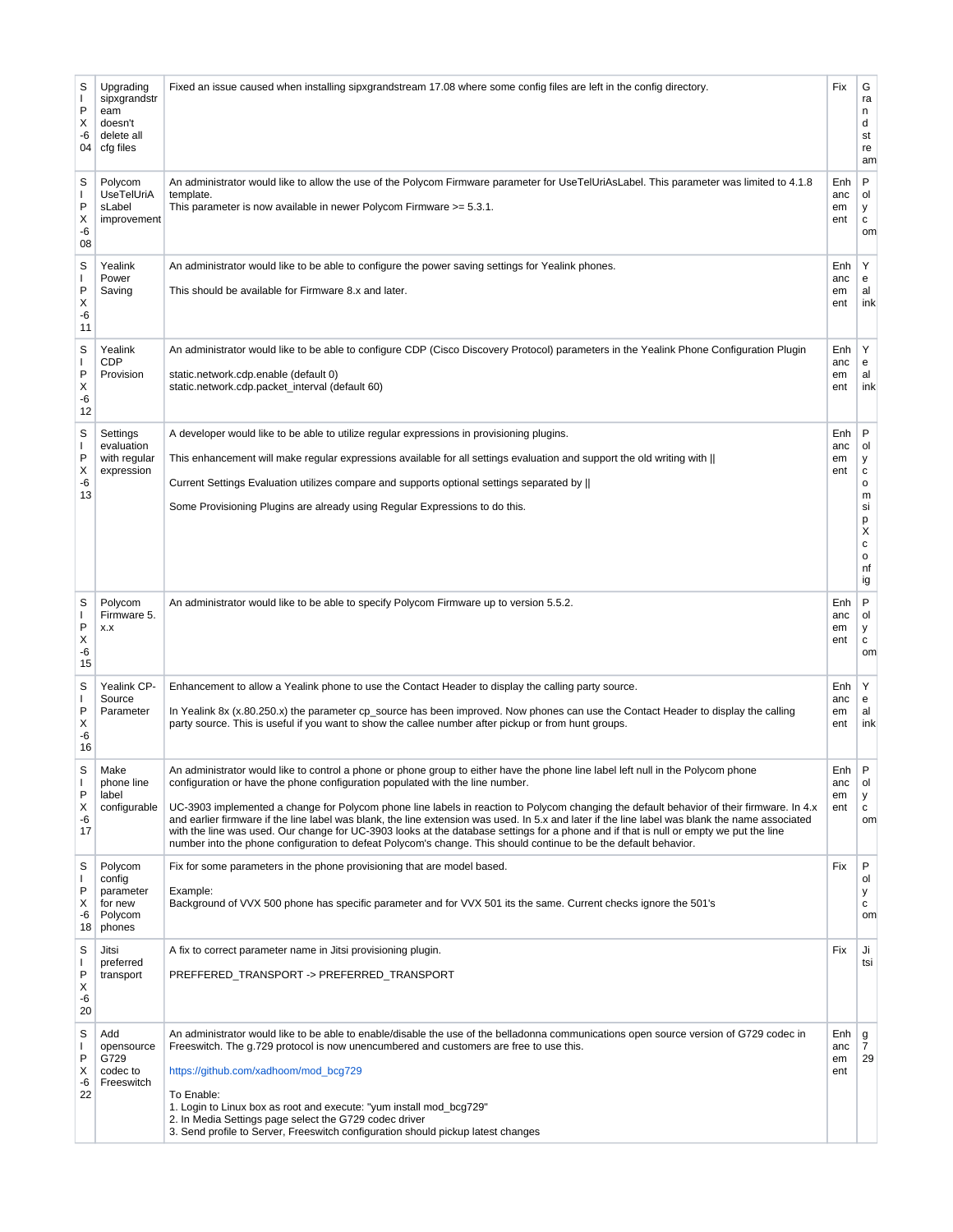| S<br>J.<br>P<br>Х<br>-6<br>24 | Yealink<br>Resource<br>List<br>Subscription                            | Yealink plugin should check if a phone line has BLFs before setting the resource list subscription URI                                                                                                                                                                                                                                                                                                                                                                                                                                                                                                                                                                              | Enh<br>anc<br>em<br>ent | Υ<br>е<br>al<br>ink                 |
|-------------------------------|------------------------------------------------------------------------|-------------------------------------------------------------------------------------------------------------------------------------------------------------------------------------------------------------------------------------------------------------------------------------------------------------------------------------------------------------------------------------------------------------------------------------------------------------------------------------------------------------------------------------------------------------------------------------------------------------------------------------------------------------------------------------|-------------------------|-------------------------------------|
| S<br>J.<br>P<br>Х<br>-6<br>25 | Polycom<br>Call Waiting                                                | Add parameter to configure call.callWaiting.enable and call.callWaiting.ring for Polycom phones                                                                                                                                                                                                                                                                                                                                                                                                                                                                                                                                                                                     | Enh<br>anc<br>em<br>ent | P<br>ol<br>У<br>с<br>om             |
| S<br>I.<br>P<br>X<br>-6<br>26 | Polycom<br>RealPresen<br>ce Trio<br><b>POE</b><br>configuration        | Add parameter to configure POE for LAN out port and USB charging on Polycom RealPresence Trio<br>poe.pse.enabled<br>usb.charging.enabled<br>poe.pse.class                                                                                                                                                                                                                                                                                                                                                                                                                                                                                                                           | Enh<br>anc<br>em<br>ent | P<br>ol<br>У<br>с<br>om             |
| S<br>I.<br>P<br>х<br>-6<br>27 | Polycom<br>RealPresen<br>ce Trio<br>Firmware                           | The Polycom RealPresence Trio uses a special firmware revision. This is an Enhancement to add a seperate version tree for Trio to<br>seperate Trio Firmware from other Polycom phone firmware.<br>Example:<br>FW 5.4.0 for VVX/SoundPoint/SoundStation/<br>FW 5.4.0 Trio for RealPresence Trio<br>Trio starts with Version Number 5.4.0. The latest current release (Mar 31, 2017) is 5.4.6                                                                                                                                                                                                                                                                                         | Enh<br>anc<br>em<br>ent | P<br>ol<br>У<br>с<br>om             |
| S<br>J.<br>P<br>X<br>-6<br>28 | ~~sipXprovi<br>sion user<br>has to<br>much<br>permission<br>by default | The sipXprovision user which is used for auto provisioning has to much permission.<br>To reduce load to MWI in Polycom provisioning there is an additional check if a user has voicemail permission. If they don't have voicemail<br>permission, the phone isn't provisioned to subscribe to voicemail.<br>This was added for Yealink as well.<br>As the autoprovisioning feature for Yealink was added a developer noticed that the voicemail settings are provisioned. After some research<br>it was determined that the provisioning special user has all default dialing permissions which isn't necessary.<br>All dial permissions for the provisioning user are now disabled. | Fix                     | si<br>p<br>x<br>с<br>o<br>nf<br>ig  |
| S<br>J.<br>P<br>х<br>-6<br>38 | sipxcom<br>17.04<br>social links<br>not in footer                      | The social links are not displayed in the footer within any tab beneath System -> Servers, or Diagnostics -> CDRs                                                                                                                                                                                                                                                                                                                                                                                                                                                                                                                                                                   | Fix                     | si<br>p<br>x<br>с<br>o<br>nf<br>ig  |
| S<br>I.<br>P<br>Х<br>-6<br>39 | <b>Users</b><br>invited to<br>conference<br>rooms use<br>only g711u    | In europe g711a-Law is mostly used so some ISPs only accept g711a but not g711u.<br>If a non-encoding SBC is used and a user is invited to a conference room via Web Portal, than the config server produces a Invite with u-<br>law only.<br>Some of the bigger ISPs in Germany refuse such requests with "not acceptable here" (with a cause of no supported codec).<br>Look for the configured codecs of media services and use them only but as workaround it would be sufficient to add a-law with lower priority                                                                                                                                                              | Enh<br>anc<br>em<br>ent | С<br>о<br>nf<br>er<br>e<br>n<br>ce  |
| S<br>I.<br>P<br>х<br>-6<br>40 | Polycom<br>Device<br>Base profile                                      | Add a new config parameter for Polycom devices<br>device.baseProfile<br>Values are: Generic, Lync<br>Why this is necessary:<br>Normaly the default value is "null", so Generic is choosen. If you buy a phone which is marked as "Lync", this is automatically choosen.<br>We need to ensure that "Generic" is configured to get those phones working with SipXcom/UniteMe<br>Parameter available in Firmware 5.3.x and later.                                                                                                                                                                                                                                                      | Enh<br>anc<br>em<br>ent | P<br>ol<br>У<br>с<br>om             |
| S<br>J.<br>P<br>Х<br>-6<br>41 | Grandstrea<br>m GXP<br>2160<br>phone<br>profile XML<br>errors          | Fix for 2 errors in the xml config file that is created for Grandstream GXP 2160 phones.<br>OpenVPN Client Key<br><#P9904> #P9904<br>Prefix for dialing password 0<br><26049> 26049<br>This should be:<br>OpenVPN Client Key<br><p9904></p9904><br>Prefix for dialing password 0<br><p26049></p26049>                                                                                                                                                                                                                                                                                                                                                                               | Fix                     | G<br>ra<br>n<br>d<br>st<br>re<br>am |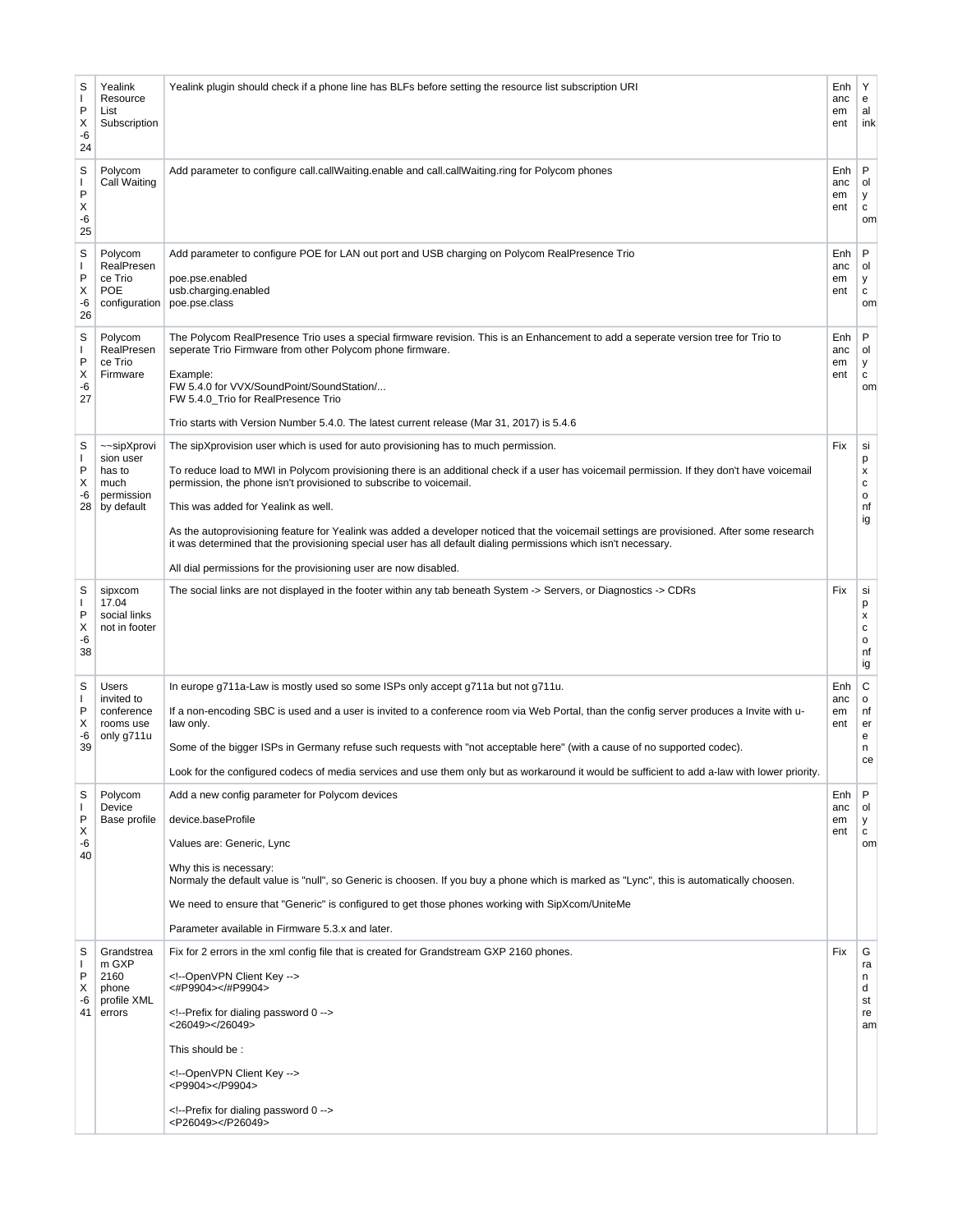| S<br>$\mathbf{I}$<br>P<br>Χ<br>-6<br>46 | Yealink<br>BLF 7x vs<br>8x                                                             | Fix difference between 7x and 8x for BLF configuration                                                                                                                                                                                                                                                                                                                                                                                                                                      | Fix                     | Υ<br>e<br>al<br>ink                                                                        |
|-----------------------------------------|----------------------------------------------------------------------------------------|---------------------------------------------------------------------------------------------------------------------------------------------------------------------------------------------------------------------------------------------------------------------------------------------------------------------------------------------------------------------------------------------------------------------------------------------------------------------------------------------|-------------------------|--------------------------------------------------------------------------------------------|
| S<br>$\mathbf{I}$<br>P<br>X<br>-6<br>48 | Yealink<br>Play Local<br>DTMF Tone                                                     | Enhancement to add a parameter to enable/disable local playback of DTMF tones for Yealink phones.<br>Parameter is:<br>features.play_local_dtmf_tone_enable<br>Currently there is parameter with this description. This is not correct.<br>From current property file:<br>features.AUDIO.features.partition_tone.label=Play Local DTMF Tone                                                                                                                                                  | Enh<br>anc<br>em<br>ent | Y<br>e<br>al<br>ink                                                                        |
| S<br>I.<br>P<br>Х                       | Add<br>support for<br>Grandstrea<br>m GXP<br>-72 2130, 2140<br>and 2160                | Enhancement to add support for Grandstream GXP 2130, 2140 and 2160 phones.                                                                                                                                                                                                                                                                                                                                                                                                                  | Enh<br>anc<br>em<br>ent | G<br>ra<br>n<br>d<br>st<br>re<br>am                                                        |
| U<br>С<br>-3<br>6<br>69                 | Feature<br>request -<br>Allow<br>greetings to<br>be<br>uploaded<br>from user<br>portal | A users would like to have the ability to upload pre-recorded greetings in WAV or MP3 via the unite web interface.                                                                                                                                                                                                                                                                                                                                                                          | Enh<br>anc<br>em<br>ent | U<br>ni<br>te<br>W<br>e<br>b<br>$\mathsf{v}$<br>oi<br>$\mathbf c$<br>${\bf e}$<br>m<br>ail |
| U<br>С<br>-4<br>3<br>60                 | Make<br>SipRedirect<br>orPickUp<br>bind port<br>configurable                           | An administrator would like to be able to change the port that SIP Redirector is bound to in sipXconfig.<br>This is config part of the work for UC-4361:<br>Extend SIP Registrar configuration for pickup redirector plugin bind port with port 5085 as the default.<br>In registrar config file (/etc/sipxpbx/registrar-config) it should look:<br>SIP_REDIRECT.100-PICKUP.BIND_PORT: 5085                                                                                                 | Enh<br>anc<br>em<br>ent | S<br>Ι.<br>P<br>si<br>р<br>x<br>$\mathbf c$<br>$\mathsf{o}\,$<br>nf<br>ig                  |
| U<br>С<br>-4<br>3<br>61                 | Make<br>SipRedirect<br>orPickUp<br>bind port<br>configurable                           | An administrator would like to be able to configure the port that SIP Redirector binds to for Call Pickup.<br>This is registrar part:<br>Get value of SIP_REDIRECT.100-PICKUP.BIND_PORT and use it during initialisation of SipRedirectorPickUp. If no value present in config<br>file use current PORT_DEFAULT value and system will select port on it's own.                                                                                                                              | Enh<br>anc<br>em<br>ent | S<br>IP                                                                                    |
| U<br>С<br>-4<br>3<br>83                 | <b>Active CDR</b><br>Page<br>broken<br>when<br>umlauts are<br>used                     | Fixed an issue with the Active CDR page in Admin GUI where when a User Agent has umlauts in the name, sipXconfig would not display<br>the call detail properly.<br>The problem is on sipXconfig side. If the UA encodes special characters the problem doesn't reproduce. Polycom seems it is not encoding<br>and SIPXCDR API such that config calls to retrieve active calls works as expected. There seems to be a problem on sipxconfig side which<br>may not be handling them properly. | Fix                     | С<br>D<br>R<br>si<br>p<br>X<br>с<br>o<br>nf<br>ig                                          |
| U<br>С<br>-4<br>3<br>97                 | Group<br>firmware<br>gets reset<br>after<br>upgrade                                    | Fixed an issue with Group Firmware being reset to default when upgrading a system to 16.12.<br>After the upgrade, in the Device > Phone Groups > any group > any phone, the Group Firmware version was reset to default.                                                                                                                                                                                                                                                                    | Fix                     | si<br>p<br>X<br>с<br>o<br>nf<br>ig                                                         |
| U<br>С<br>-4<br>3<br>98                 | <b>VVX 1500</b><br>profile<br>voice<br>codec typo                                      | Fixed an issue with the Polycom VVX 1500 configuration plugin. There was a typo in the voice codec settings.                                                                                                                                                                                                                                                                                                                                                                                | Fix                     | P<br>ol<br>у<br>с<br>om                                                                    |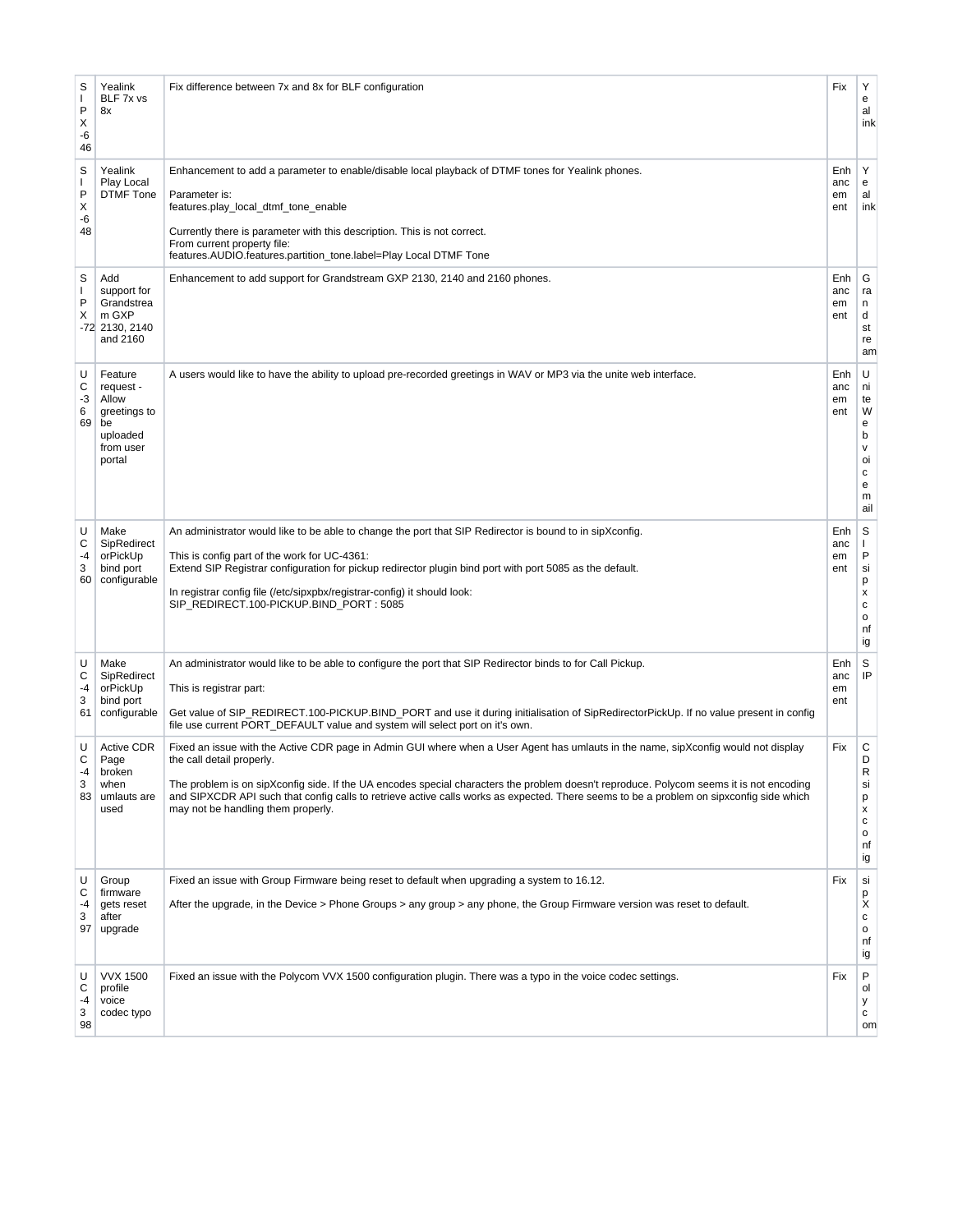| U<br>С<br>-4<br>4<br>21<br>U | Default<br>behavior<br>for blind<br>transfer on<br>Polycom<br>FW > 5.3.0 | Due to changes in Polycom firmware, the old functionality for Blind transfer feature performed by hitting Transfer and then the Blind softkey<br>is now gone.<br>Users must now press and hold the Transfer softkey button, push down, push select "Blind Transfer" and then input their destination.<br>If "Blind Transfer" is used more often than "Consultative Transfer" this can be set as the default option for transfer type in Preferences ><br>Additional preferences > Default Transfer Type page in the Polycom configuration page.<br>Also, the procedure used in the pre 5.3 versions to create a softkey with a macro(efk) to do one-button blind transfers seems to no longer<br>work.                                                                                                                                                                                                                                              | Enh<br>anc<br>em<br>ent<br>Enh | P<br>ol<br>У<br>$\mathtt{C}$<br>om                                                     |
|------------------------------|--------------------------------------------------------------------------|-----------------------------------------------------------------------------------------------------------------------------------------------------------------------------------------------------------------------------------------------------------------------------------------------------------------------------------------------------------------------------------------------------------------------------------------------------------------------------------------------------------------------------------------------------------------------------------------------------------------------------------------------------------------------------------------------------------------------------------------------------------------------------------------------------------------------------------------------------------------------------------------------------------------------------------------------------|--------------------------------|----------------------------------------------------------------------------------------|
| C<br>-4<br>4<br>35           | Add Retry-<br>After in 503<br>proxy<br>response                          | An Administrator would like to be able to have UA's sending requests to proxy be able to back off if the proxy is overloaded. As determined<br>by RFC 3261 - https://tools.ietf.org/html/rfc3261#page-176 and RFC 5390 - https://tools.ietf.org/html/rfc5390, in the 503 reply, we have<br>added an optional Retry-After header such that phones that support this RFC will know when to retry.<br>We currently don't do that, this is how the message looks at the moment:<br>OUTGOING<br>nSIP/2.0 503 Queue Size Is Too High<br>From: sipxtest <sip:sipxtest@10.2.0.174>;tag=23289SIPpTag001683<br/>To: 1238 <sip:1238@cluster.ezuce.ro>;tag=fzD_qG\r\n<br/>Call-Id: 1683-23289@10.2.0.174\r\n<br/>Cseq: 1 INVITE\r\nVia: SIP/2.0/TCP 10.2.0.174:8100;branch=z9hG4bK-23289-1683-1\r\n<br/>Date: Wed, 03 May 2017 13:39:44 GMT\r\n<br/>Content-Length: 0\r\n\r\n<br/>--------------------END</sip:1238@cluster.ezuce.ro></sip:sipxtest@10.2.0.174> | anc<br>em<br>ent               | si<br>p<br>X<br>pr<br>o<br>xy                                                          |
| U<br>С<br>-4<br>4<br>36      | Decrease<br>default<br>number of<br>backups to<br>retain                 | Currently the default number of backups is set to 50. If an administrator doesn't pay attention to that field they can quickly run out of space.<br>Decrease this number to 5 by default.                                                                                                                                                                                                                                                                                                                                                                                                                                                                                                                                                                                                                                                                                                                                                           | Enh<br>anc<br>em<br>ent        | b<br>a<br>c<br>k<br>u<br>p<br>si<br>p<br>x<br>$\mathbf c$<br>$\mathsf{o}$<br>nf<br>ig  |
| U<br>С<br>-4<br>4<br>37      | Phonebook<br><b>REST</b><br>improvemen<br>ts                             | An administrator would like to add entry-id endpoint to the my/phonebook rest call. This should return all entryld's so you should not be<br>forced to get them from psql queries<br>/my/phonebook/entry/{entryId}                                                                                                                                                                                                                                                                                                                                                                                                                                                                                                                                                                                                                                                                                                                                  | Enh<br>anc<br>em<br>ent        | R<br>E<br><b>ST</b>                                                                    |
| U<br>С<br>-4<br>4<br>39      | Add config<br>support for<br>Zoiper soft<br>phone                        | A customer would like to introduce a soft phone client into their environment that is usable on a myriad of different operating systems. It has<br>been determined that the most appropriate softphone for their purposes is Zoiper since it will work on linux, MAC, Windows, Android, etc.<br>The customer worked with Zoiper to identify changes that will be required on their side and eZuce met with Zoiper to better understand how<br>to best implement a provisioning model for their softphones. The result of that meeting was that an XML configuration file would be<br>generated with all of the configuration variables in it. This XML file will then be downloaded and applied by the Zoiper client based on a<br>configuration server value being set to our Uniteme cluster.<br>The contents of this XML file have already been discussed and there is a sample XML file already available for review.                           | Enh  <br>anc<br>em<br>ent      | Ζ<br>oi<br>p<br>er                                                                     |
| U<br>С<br>-4<br>4            | Implement<br>proxy<br>congestion<br>protection -<br>50 Config Work       | Add new sipxproxy configuration options for the Administrator to be able to control which congestion policy is used and what the SIP Proxy<br>Message Queue size will be.<br>The administrator will be able to select a congestion policy:<br>SIPX_PROXY_CONGESTION_POLICY : with default value : "SERVICE_UNAVAILABLE". Another possible value is "IGNORE"<br>Also, add another option for the sipxproxy queue size (this is not a new setting but was not extended to web interface):<br>SIPX_PROXY_QUEUE_SIZE:default 1024<br>Options to be placed under System -> SIP Proxy -> Advanced in the area of Reject calls on filled queue options.                                                                                                                                                                                                                                                                                                    | Enh<br>anc<br>em<br>ent        | si<br>p<br>х<br>c<br>$\mathsf{o}\,$<br>nf<br>ig<br>si<br>p<br>x<br>pr<br>0<br>xy       |
| U<br>C<br>-4<br>4<br>51      | Add Retry-<br>After in 503<br>proxy<br>response -<br>config work         | An administrator would like to be able to allow the SIP Proxy to insert a retry-after header in replies when the SIP Proxy service becomes<br>overloaded. This is config side work for UC-4435.<br>The new setting is:<br>SIPX_PROXY_RETRY_AFTER: default to 60. The new setting is located in System -> SIP Proxy -> Advanced.<br>The purpose of this new option is to give the Administrator another method to help avoid proxy congestion. UA's that understand RFC 5390<br>(https://tools.ietf.org/html/rfc5390) will back off and retry after the set amount of time.                                                                                                                                                                                                                                                                                                                                                                          | Enh<br>anc<br>em<br>ent        | si<br>p<br>х<br>с<br>$\circ$<br>nf<br>ig<br>si<br>р<br>x<br>pr<br>$\mathsf{o}\,$<br>хy |